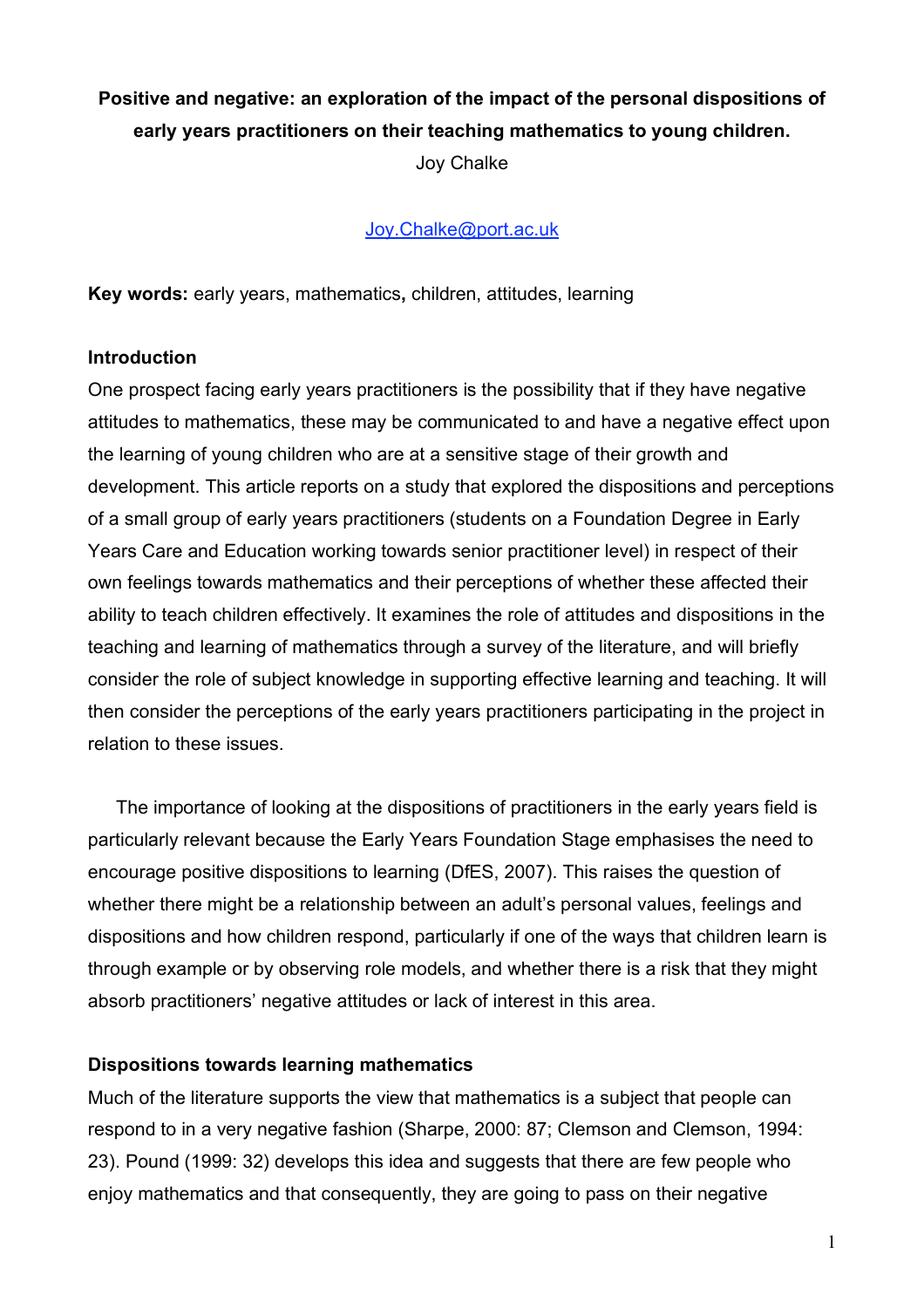feelings to those they are teaching, a view supported by others (Clemson and Clemson 1994: 23; Owen and Rousham, 2003: 282; and Gifford 2004: 105). For Pound (2006: 33), there is often a clear link between the 'painful' experiences as children in learning maths and adults' ongoing difficulties in this area. She also links this to an understanding that the brain will not perform well under stress, using this argument to support the view that children's learning should be fun and as stress-free as possible.

The problem with negative dispositions would seem to be that they are part of a cyclical process. Teachers who have themselves been exposed to the poor teaching of mathematics may, as a result, lack confidence in teaching it or have a negative view of the subject, falling back and relying on the way they were taught and thereby transmitting their negative attitudes towards the subject to their own pupils. However, in doing this they are not just transmitting knowledge about the subject, they are also communicating assumptions and ideas about the nature of mathematical knowledge as well (HMSO, 1989: 15; Aubrey, 1997: 144).

It would seem that one reason for this cyclical behaviour is the insecure subject knowledge of the teachers (Owen and Rousham, 2003: 282) and that a lack of confidence in their own ability may cause them to rely on more formal and structured methods and applications (Griffiths, 2005: 170). This may be connected to the suggestion that many children lose any early enthusiasm they have for mathematics once they reach school (Pound, 2006: 14) and leave with deep-rooted feeling of inadequacy and anxiety towards the subject (HMSO, 1989: 7).

However, Suggate et al (1998: 4) argue that an adult who feels confident and positive about their own mathematical ability in a "this is easy" type of approach may also prove unhelpful in supporting children. They suggest that this type of practitioner may feel that such knowledge is easily acquired and may therefore not be sympathetic to the difficulties faced by some children in developing an understanding of mathematical concepts and practice. The ability to support children sensitively would therefore seem to be an important aspect of a successful learning and teaching strategy, particularly as the 'Curriculum Guidance' requires 'practitioners who help children see themselves as mathematicians' (QCA, 2000: 8), suggesting an important role for the practitioner in developing each child's view of themselves as a successful learner.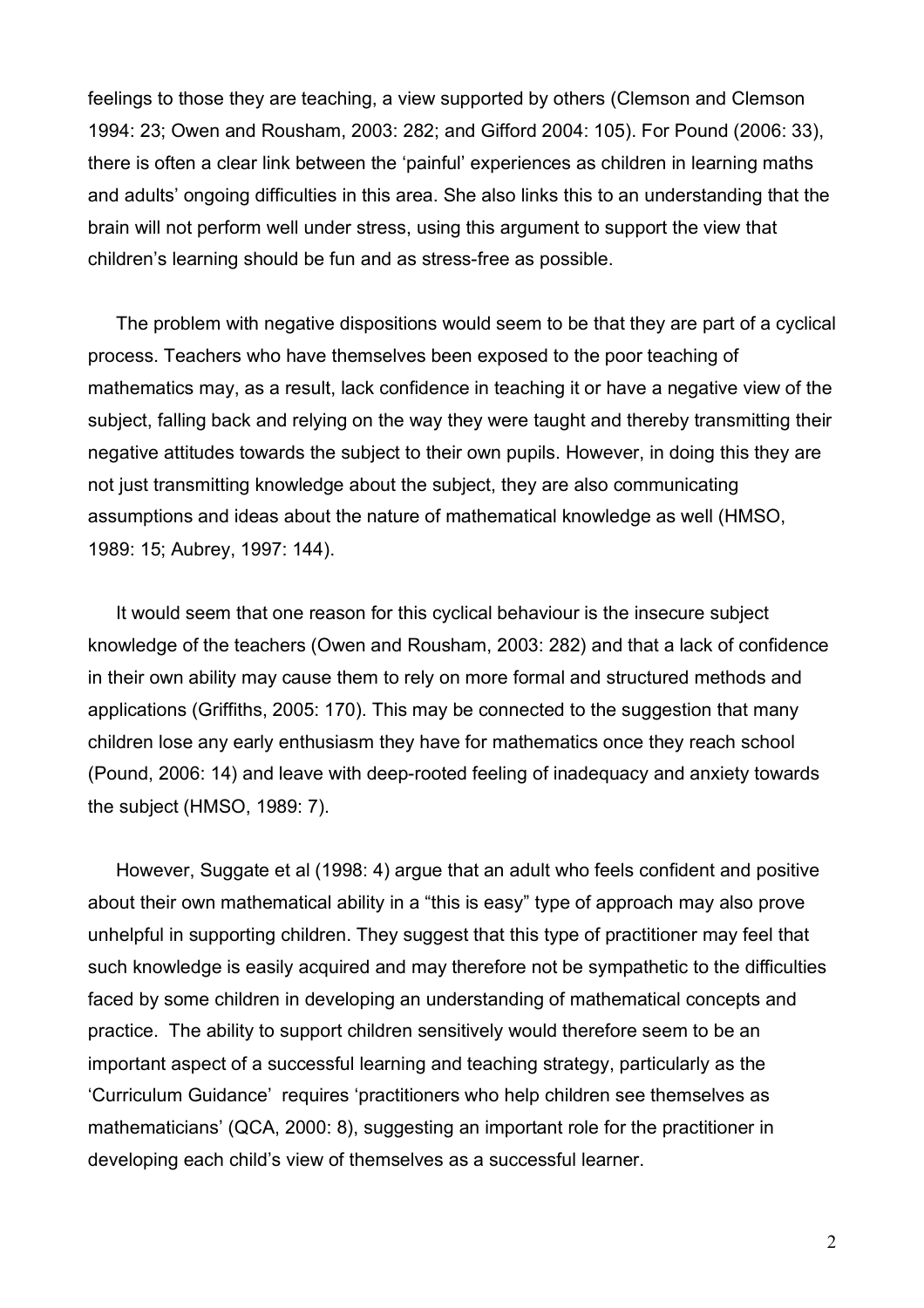However if the practitioner does not feel successful or suffers from a negative view of mathematics, it may also be difficult to enable them to overcome these feelings so that they can support children effectively. For the most part, training for early years practitioners seems to rely on giving them ways of exploring mathematical activities with children but does not address practitioners' own feelings. Such an approach implies that, provided practitioners have sufficient subject content to offer the children and ways of offering that content, they do not necessarily need to explore any inherent negative dispositions towards the subject as part of their training. Haylock and Cockburn, in their work for teachers of children aged 3-8, seek to address this gap through their 'sympathetic recognition' (2003: x) of anxiety and by providing some clear guidance on the important foundations that are imperative 'for children's future experience of number' (2003: 25). They argue that for practitioners to approach with confidence the opportunities 'for numbers and patterns in the environment and daily routine' (2003: 26) it is important to ensure their own development of ways of thinking mathematically.

### **The role of subject knowledge**

Early Years Practitioners have not historically been required to have a General Certificate in Secondary Education (GCSE) in mathematics, although with the development of the Early Years Professional Status (Children's Workforce Development Council, 2006) this requirement is changing, and qualifications at this level are designed to be comparable with graduate teacher status. However, within an average setting providing the Early Years Foundation Stage (DfES, 2007) there is likely to be a large range of subject knowledge. It is important therefore to consider the way subject knowledge affects the view practitioners have of their ability to provide for children's learning.

We know that mathematics is a key area within the curriculum and that it carries deeply embedded values (Clemson and Clemson, 1994: 57). In 1999, these became enshrined in the National Numeracy Strategy (NNS), now the Renewed Primary Framework (Numeracy) (DfES, 2006). In this, the underlying values and principles of mathematics teaching became explicit, with teachers being told not only what to teach, but how to teach. The policy guidance for delivery of mathematical teaching makes it clear that for under 5's, the subject is designed to be embedded across the provision rather than seen as a separate subject (DfES, 2007; Sure Start, 2003). However the guidance may contradict what experience seems to indicate is happening, often as a result of the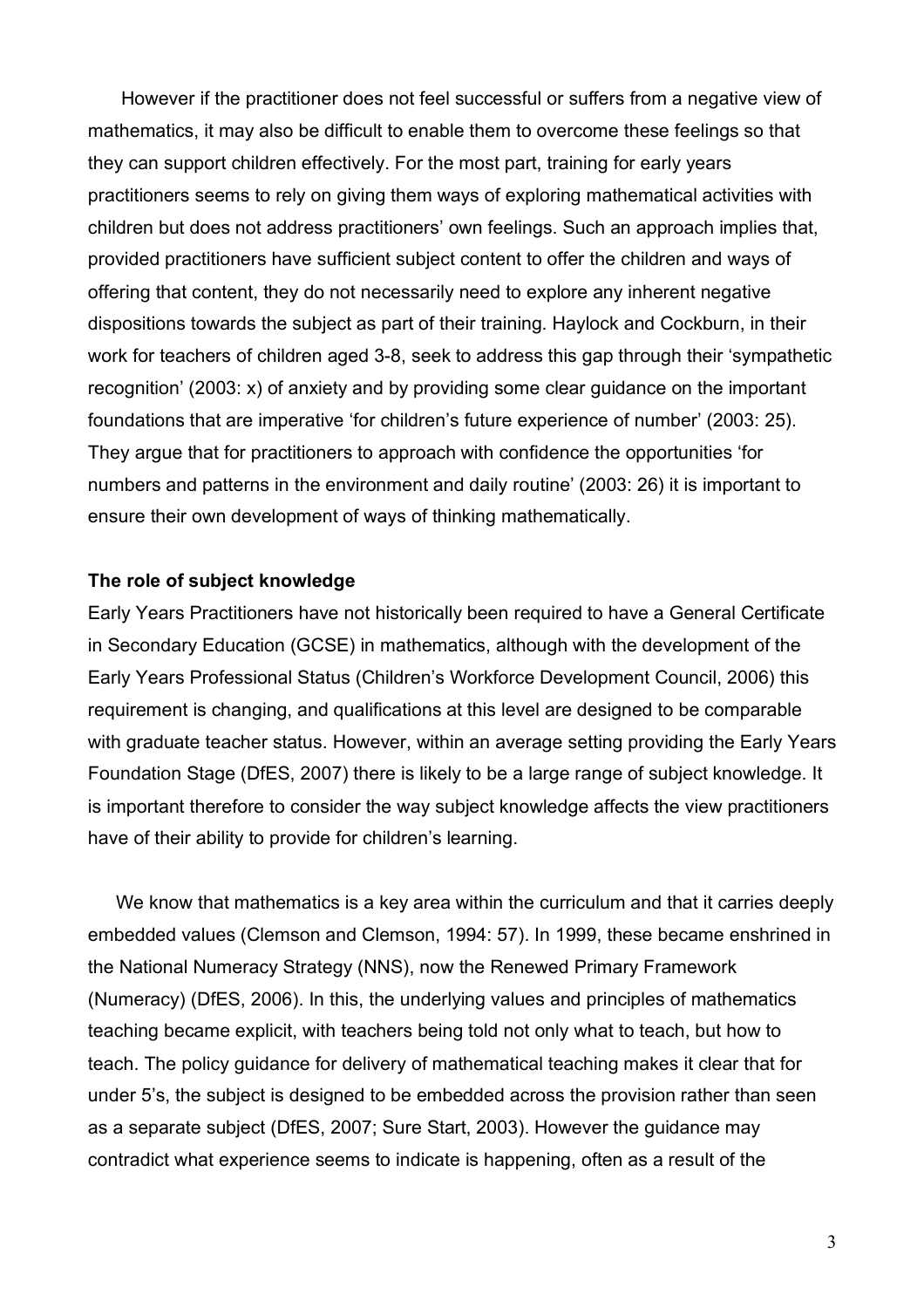increasing pressure on teachers to raise standards, particularly in what are seen as the core subjects of maths and literacy (Pound 2006: 1; McInnes, 2002: 124).

Guidelines for practitioners suggest that appropriate mathematical development in young children is context dependent and that it must make sense to them. Good practice therefore suggests that it should be embedded into daily activities and should support the learning that has already occurred and continues to occur within the home environment (Aubrey et al., 2003: 102). This implies that practitioners need an awareness of the cultural and social environments outside the setting in which children's early mathematical experiences and dispositions are being formed, as well as the knowledge and skills they are bringing with them into the setting.

#### **Aims and research design**

This study therefore aimed to analyse early years practitioners' perceptions of their mathematical confidence and their views of how they provide for children's mathematical development. It considers the relationship of practitioners' disposition and personal subject knowledge with the pedagogy of learning for young children. In this context, it is of concern that even though the Early Years Foundation Stage allows for learning through play, the emphasis on preparing children for the next stage of their education journey can lead to very early implementation of whole-class adult-directed learning through the Renewed Primary Framework (DfES 2006; Gifford 2004: 100), which may not be the most effective way for children to develop positive dispositions in these areas. Therefore, practitioners confident in themselves and their understanding of pedagogy will be in a better position to offer positive and appropriate learning experiences for children that will enable them to make a good start in their education.

The design and structure of this research study is interpretative in its focus (Clough and Nutbrown, 2002: 16; Hughes, 2001: 35), looking at how the specific attitudes and behaviours of research participants inform an understanding of the links made between their own dispositions and practice in a specific area, that of mathematics. It sought to draw meaning from their everyday 'taken for granted' practice and is valid within the limits of its locality and specificity (Hughes, 2001: 36). The fact that the approach is interpretative does not negate its value as a contribution to knowledge in this field, since research into maths teaching has generally looked at children and their capabilities, or at qualified teachers and their views and experiences (Caddel, 2003: 1). In addition, in seeking to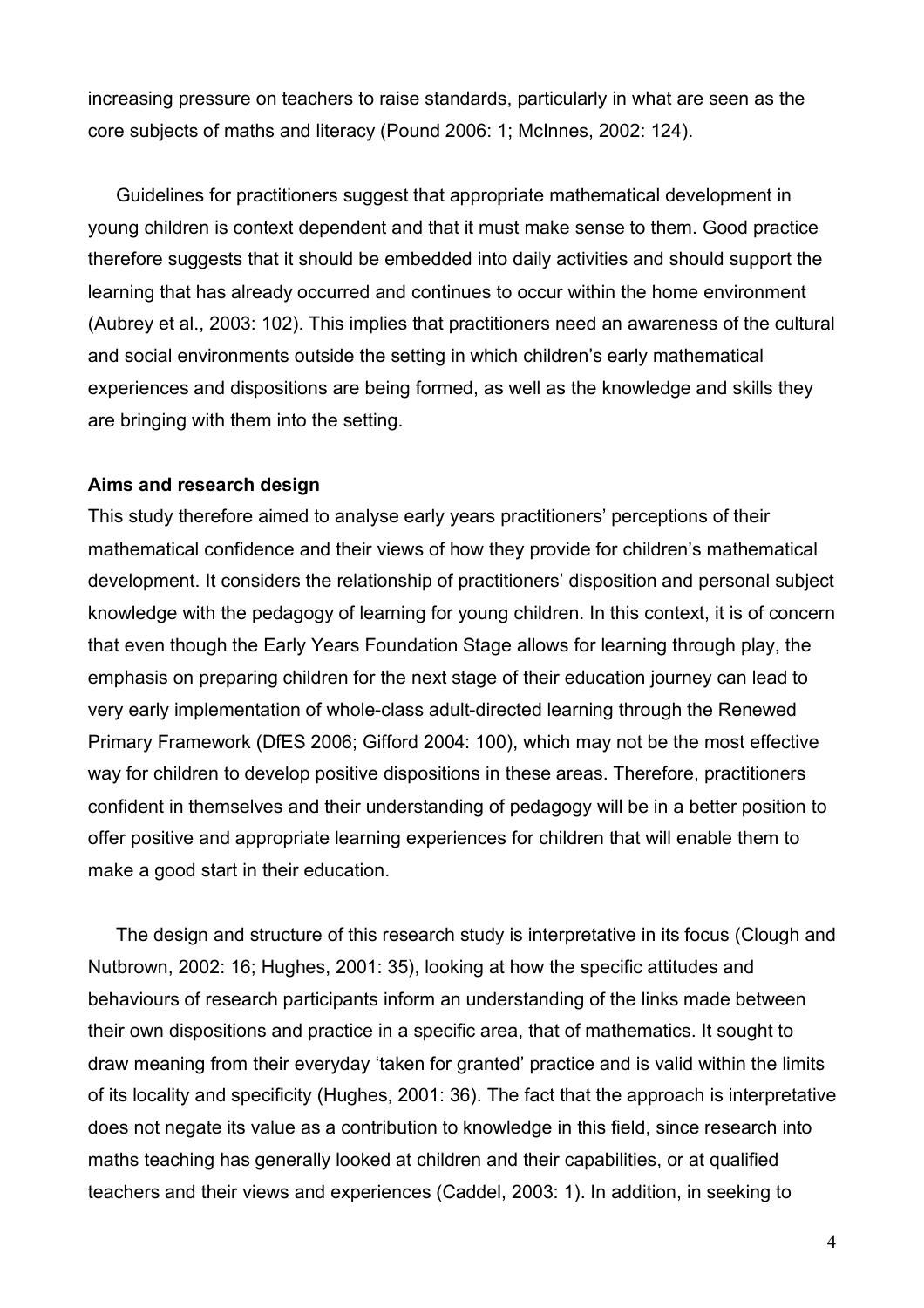establish early years practitioners as research participants, it also touches on a field of current interest and debate as the role of the Early Years Professional is developed (CWDC, 2006).

# **Research methods**

The aim of this study was to listen to the voice of early years practitioners who are currently studying a Foundation Degree and who are therefore embryonic Early Years Professionals, through two focus groups. In order to construct a sample for the focus group (Cohen et al., 2000: 288) and to provide some background data, a questionnaire was designed and sent to all students on the Foundation Degree. These were part time students who are working with children aged 0-8 in a range of settings including day care, pre-school, foundation stage in reception classes, and key stage 1. Some of the students were managers and supervisors of their settings, while others specialised in working as special needs assistants with small groups or single children. The students were studying at a number of centres, including FE colleges and a University. Of the 91 questionnaires sent out, 53 were returned, providing a broad range of participants in the research. The response rate of 58% is also sufficient to allow for some trends to be evaluated (Cohen et al., 2000: 263).

The purpose of this initial anonymous questionnaire was to gather background data about mathematical experience and feelings, so questions were asked about the length of time respondents had worked in the sector, their mathematical qualifications and any specific or additional training that had been undertaken relating to the work place or young children. Consideration of how to establish students' feelings, while also acknowledging the ethical considerations in this sensitive area, led to the construction of an instrument allowing self-evaluation on a continuum of responses (see Figure 1).

| I am not at   | am           | I am slightly | I am         | I am fairly      | I am very        |
|---------------|--------------|---------------|--------------|------------------|------------------|
| all confident | reasonably   | lacking       | reasonably   | confident in     | confident in     |
| in maths      | lacking in   | confidence    | confident in | my maths         | my maths         |
| and feel my   | confidence   | in my maths   | my maths     | ability and feel | ability and feel |
| subject       | in my maths  | ability and   | ability and  | my subject       | my subject       |
| knowledge     | ability and  | my subject    | my subject   | knowledge is     | knowledge is     |
| is weak       | my subject   | knowledge is  | knowledge is | good             | strong           |
|               | knowledge is | adequate      | fine         |                  |                  |
|               | limited      |               |              |                  |                  |

|  |  |  |  | <b>Figure 1 - Continuum of student experience</b> |
|--|--|--|--|---------------------------------------------------|
|--|--|--|--|---------------------------------------------------|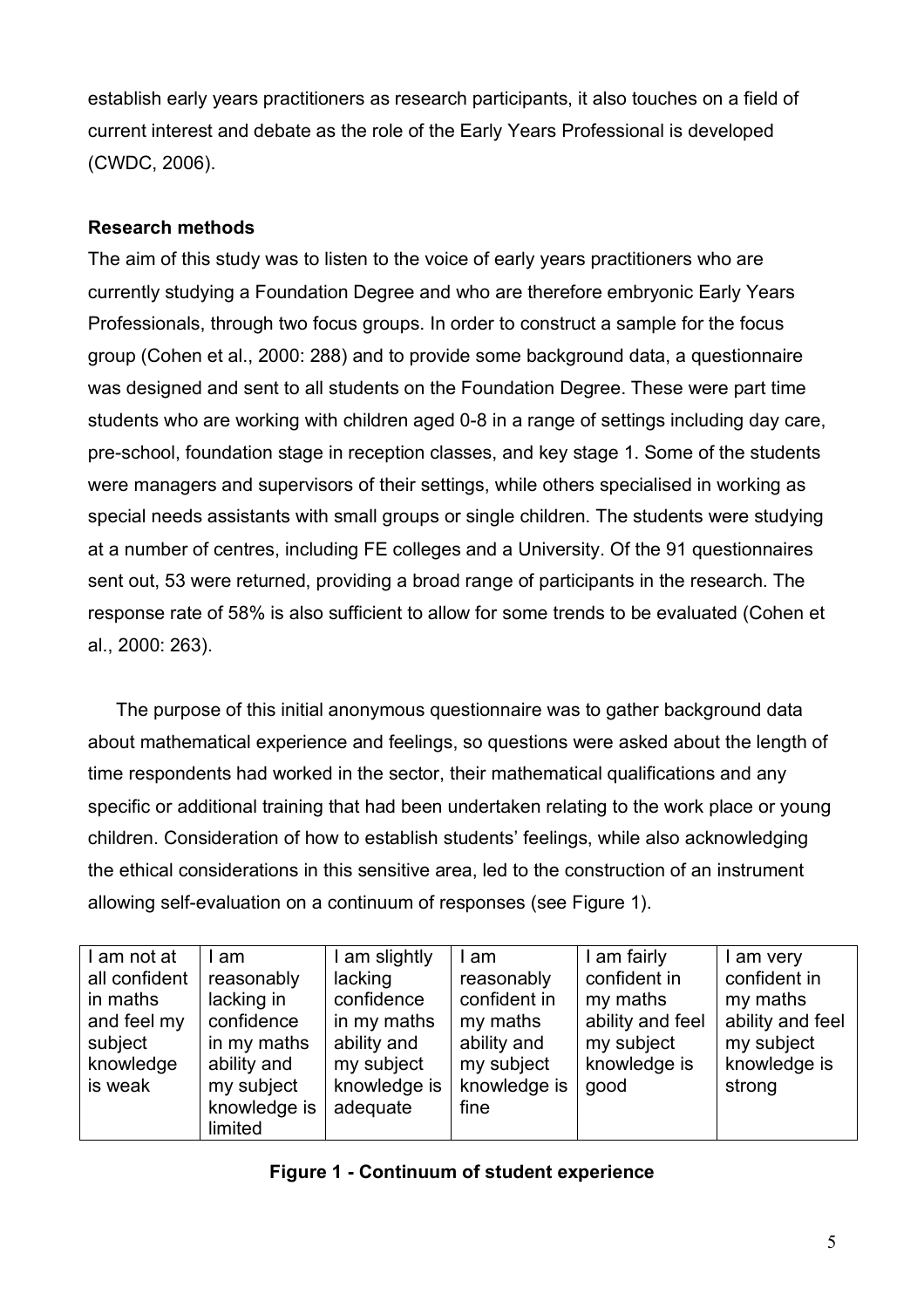The results from this were then used to select two focus groups. The first group to meet were those who had expressed a negative response to mathematics in terms of their confidence and subject knowledge and included a pre-school practitioner, a special needs pre-school practitioner, a teaching assistant in reception and a teaching assistant in year 1, who were  $2^{nd}$  and  $3^{rd}$  year students on the course. The second group were those who had expressed a positive approach to mathematics, but on the day of the focus group only two turned up. These were a pre-school practitioner and a reception class teaching assistant, who were a 3<sup>rd</sup> year student and a 1<sup>st</sup> year student respectively. Unfortunately work commitments had meant a third member of the group had been unable to attend and the fourth had decided to withdraw without notification.

The focus groups were set up with a semi-structured schedule that participants had been sent in advance. This had four main questions for discussion:

- 1. How important is your own mathematical experience to how you view what you are planning/delivering for children?
- 2. In your view, what should children to be learning?
- 3. How do you think children should learn these aspects of mathematics?
- 4. How should this learning be organised?

This approach allowed participants to explore their views and their strengths, as well as considering their own position within the subject. The structure for the focus groups was based on the work done by Aubrey (1997: 126) when she examined the perspectives of teachers of mathematics in the early years. The other influence in thinking about the structure of the focus group was the SPEEL research (Moyles et al., 2002: 130), which emphasises the need for practitioners to be aware of their own thinking and learning processes.

It was anticipated that as these students regularly took part in class-based discussions as part of their learning, the fact that the researcher was also a tutor would not influence the freedom of their responses but encourage the discussion and debate they were familiar with. It must be acknowledged, however, that because of this dual role, there was a potential imbalance of power (Cohen et al., 2002: 123) that may have influenced the responses given.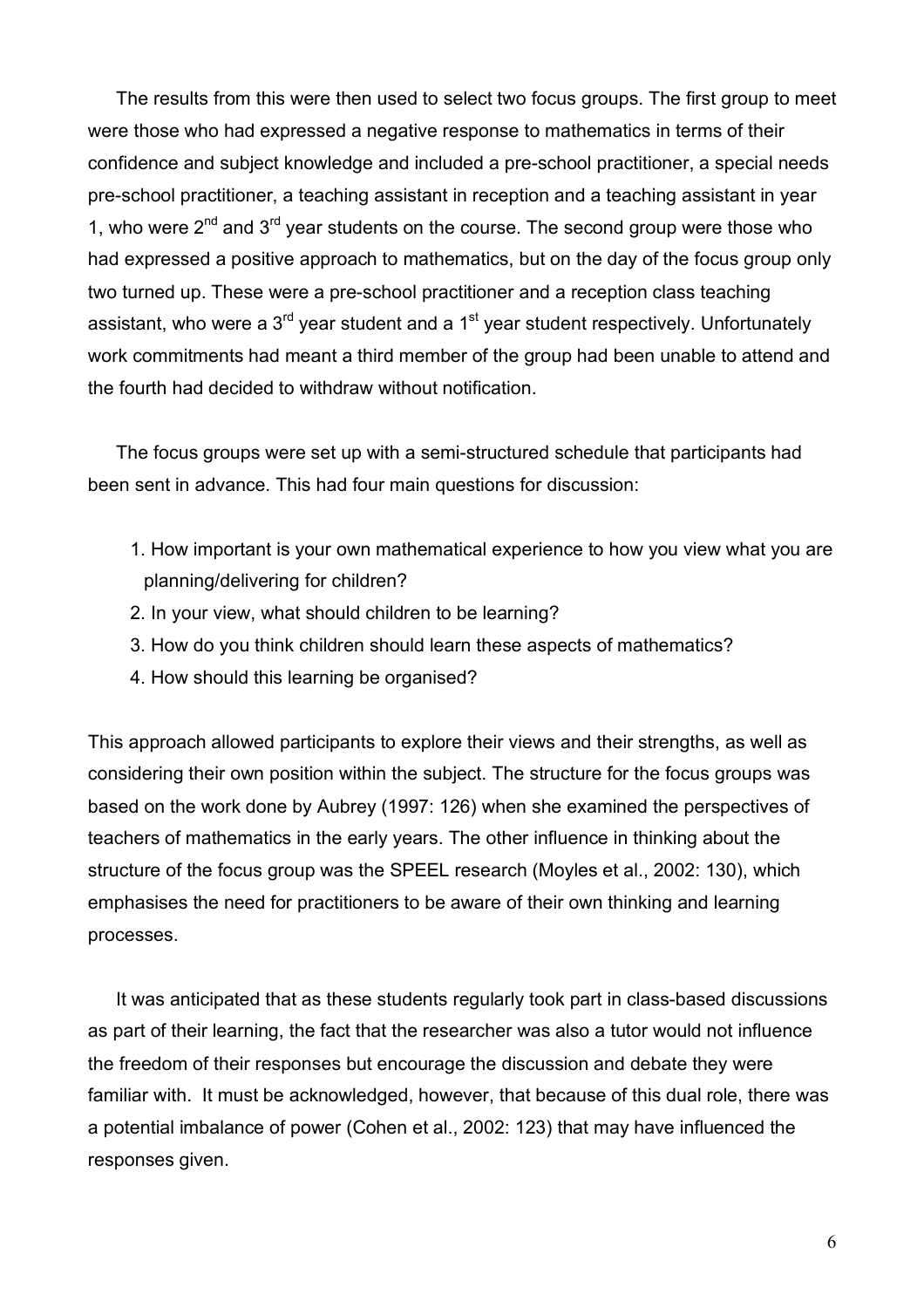# **Discussion of the data**

Since the literature had seemed to suggest there was a lot of negativity towards mathematics as a subject, the first surprise from the data was the number of responses that indicated a positive disposition towards mathematics, with 64% expressing confidence in their own ability and possession of appropriate subject knowledge. However, 28 of the respondents who viewed their current mathematical ability as positive also wrote negative comments about their own experience of maths teaching at school. Therefore nearly half of those who responded had been negatively disposed towards mathematics at an earlier point in their lives.

The breakdown of responses to the continuum question, seen in Figure 2, indicates that a majority of students felt reasonably or fairly confident about their mathematics ability and knowledge of subject content, with only 16 students (30%) currently expressing a negative position. It must be recognised, however, that students who felt negative may have decided not to complete the questionnaire because they felt threatened by the subject (Buxton, 1981: 11). The three undecided responses represent students who



**Figure 2 - Participant Responses to Scale of Confidence in Mathematics (N=53)**

split the question into two, differentiating between the issue of confidence and that of subject knowledge. These responses suggest that perhaps these two aspects should have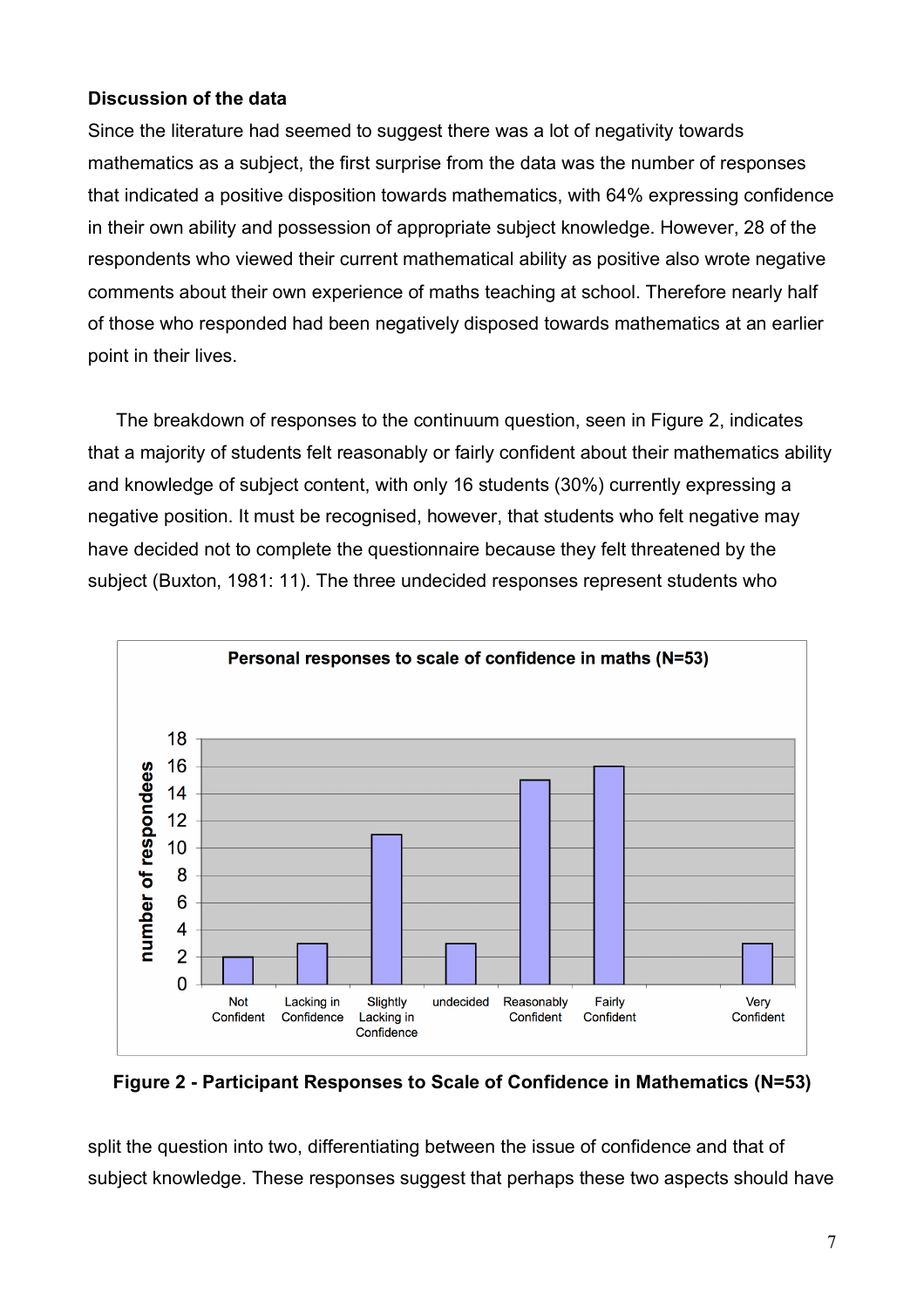been addressed separately and that further research might usefully be carried out to explore the relationship between subject knowledge and confidence.

### **Levels of certificated knowledge**

In comparing levels of subject knowledge between the two groups through the identification of certificated mathematical ability, 62.5% of those who indicted they might be lacking in confidence had a GCSE grade A-C or equivalent (with 18.8% either retaking or having retaken at that level since leaving school), while 61.8% of those who expressed confidence in their mathematical ability had obtained a GCSE grade A-C or equivalent (with 14.7% having retaken or about to retake since leaving school). There is therefore little difference in students' levels of certificated knowledge, which suggests that confidence is not primarily derived from the level of secondary education qualification. However, there was some evidence from the questionnaires that acquiring a skill at a later date was one way of acquiring confidence. One student who had described her reaction to her response to learning maths at school, using words similar to some of those in the negative focus group, as being *"basically scared … not confident",* now talked about how *"having gained a B pass GCSE 2 years ago … has immensely boosted my confidence ... I can honestly say I love maths."*

Others who now expressed themselves as fairly confident also wrote about *"hating maths*", and about how their *"experience at school not positive"* and *"feeling couldn't do maths"*. Although they all talked about study as an adult making a difference to their personal perceptions, however, it is not possible to tell whether this was because of the boost given to their self-esteem by achieving the GCSE, or whether it was the subject knowledge acquired that made them more confident, or a combination of both. It may also reflect a perception that achieving the GCSE as an adult had a purpose and value that was not obvious when at school.

# **Length of time in early years**

Another factor that may have influenced the students' own perceptions of confidence and appropriate subject knowledge was the length of time they had worked in the sector. Figure 3 indicates that only 8 participants (15%) had worked in the sector for less than 5 years. The extent of their experience of working with children may therefore have encouraged practitioners to feel confident about their knowledge of the subject and the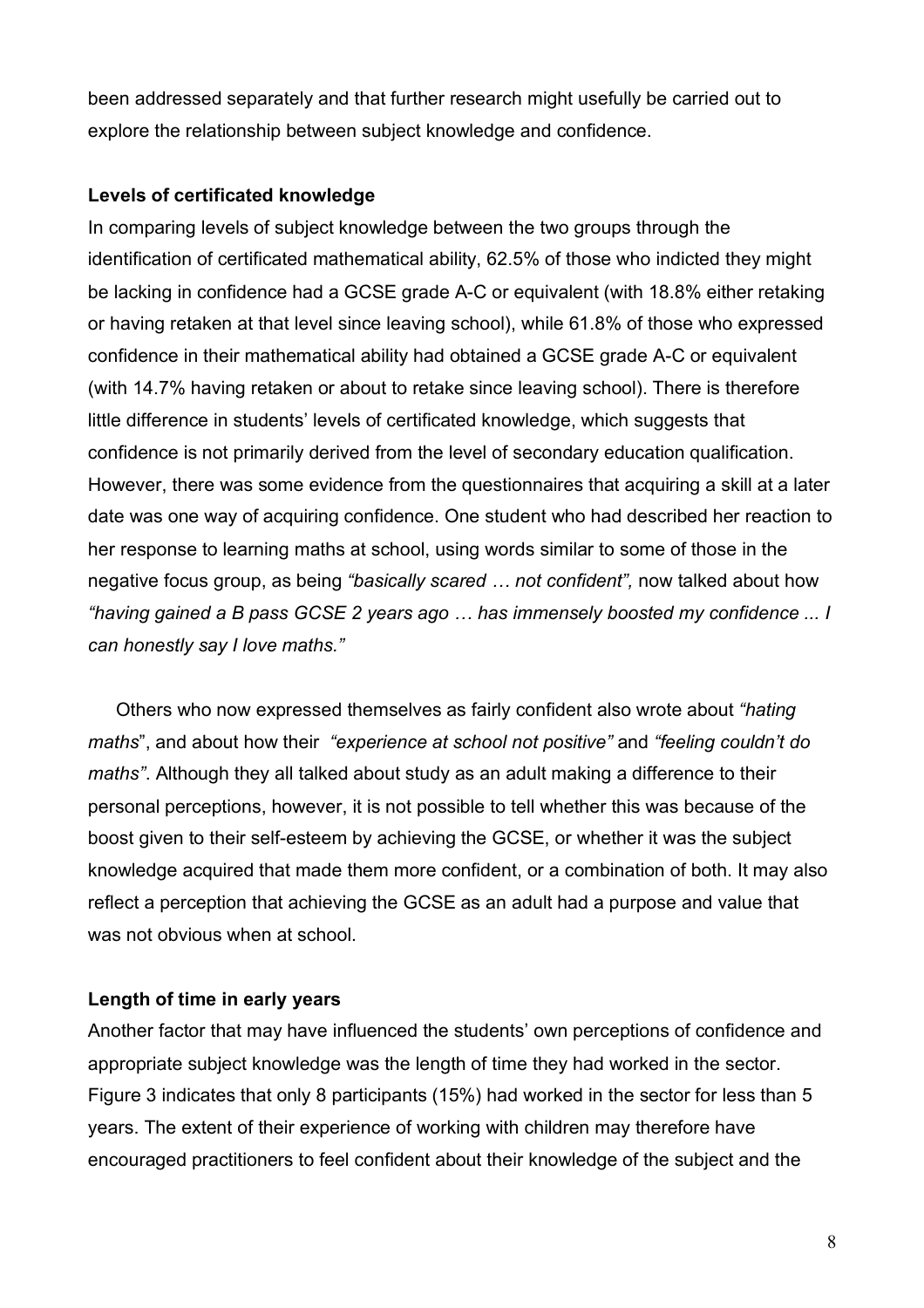methods needed to work with children aged 0-8, which would support Aubrey's (1997: 160) suggestion that teachers gain pedagogical knowledge through practice.



**Figure 3 - Number of years worked with children aged 0-8 (N=53)**

### **Focus groups responses**

What was particularly revealing were the comments that students in the focus group made about their feelings towards the subject, using language to express their feelings that was very powerful and indicated deep-seated reactions to the subject as the literature suggests (Pound, 2006: 5). Students used words like *"hard", "scary" and "panic"*, with one participant in particular talking about a *"fog" or "curtain"* that came over her when she was asked to do mathematical activities. Overwhelmingly, these students pointed to their own experiences of learning maths as being a major contributor to their negative feelings, often drawing not on their very early maths experience but later learning experiences at upper primary or secondary school, feelings that were often linked to events such as moving school and having a new teacher, or one who taught in a different way. These examples suggest there might be additional factors, besides the subject itself, that contributed to the student's emotional response to the subject, a phenomenon that Evans (2000: 225) describes as the 'situation context' in his study of adults mathematical thinking and emotion.

It was also recognised that a good teacher has the ability to pass on positive dispositions through the manner in which they present and explain the subject: *"if you have*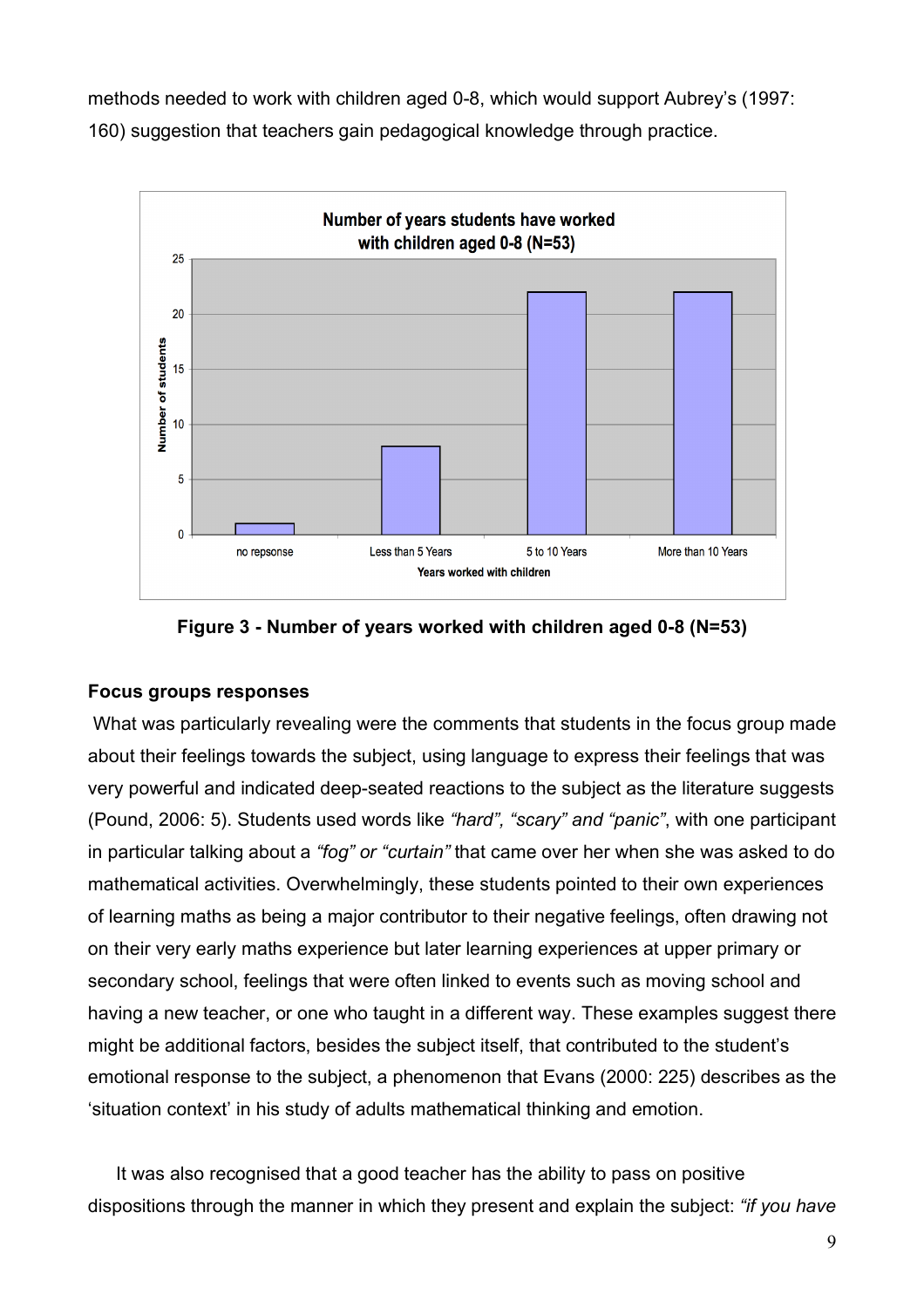*someone who is a really good maths teacher they can make it so you can see what's happening"*. This comment about a good maths teacher appears to be more about the teacher's ability to unpick and explain a subject rather than their necessarily having a positive disposition towards it, a skill related to the teacher's understanding of the subject and level of knowledge. This observation was supported by other comments that indicated participants' understanding of a pedagogical approach when working with children who might be struggling in this area; comments such as *"building on what they know", "putting it into small achievable steps"*, showed awareness of the need for children to be able to achieve success in order for confidence to develop.

It appeared that all members of the focus groups felt children these days were taught in different ways from how they had been taught and that this might result in more positive dispositions. This view was expressed by one student who observed that *"now… they teach it very differently"* and by another who commented that *"it seems children pick it up better now because there are better ways of teaching",* the main difference in their view being that today, mathematics teaching makes much more use of practical work, with less emphasis on pen and paper exercises. At the same time, however, they all gave examples of children (either their own or those they teach) who were already struggling with learning maths and did not appear to recognise that, even if teaching methods are now different, there are other factors that may contribute to negative feelings or a child's struggle with subject knowledge acquisition.

Those students who expressed a lack of confidence also seemed to be struggling to find an explanation for this that was external to them, such as the way in which they had been taught. In contrast, however, those students who were positive towards the subject concluded that there may be a strong genetic factor that helps in mathematical ability - *"some children will flow with that and be natural mathematicians" -* and that part of the educator's role was to recognise *"there is something everybody is not good at"* and that children should be praised for what they can do. The discussion also recognised the importance of individual differences, however, and there was some indication that these students had a view of child development that suggested a readiness or staged aspect to learning (Clemson and Clemson, 1994: 6). Their comments also seemed to suggest that if an individual has confidence in their ability to teach a subject, whatever it may be, they might be able to view it more creatively and expansively, identifying opportunities for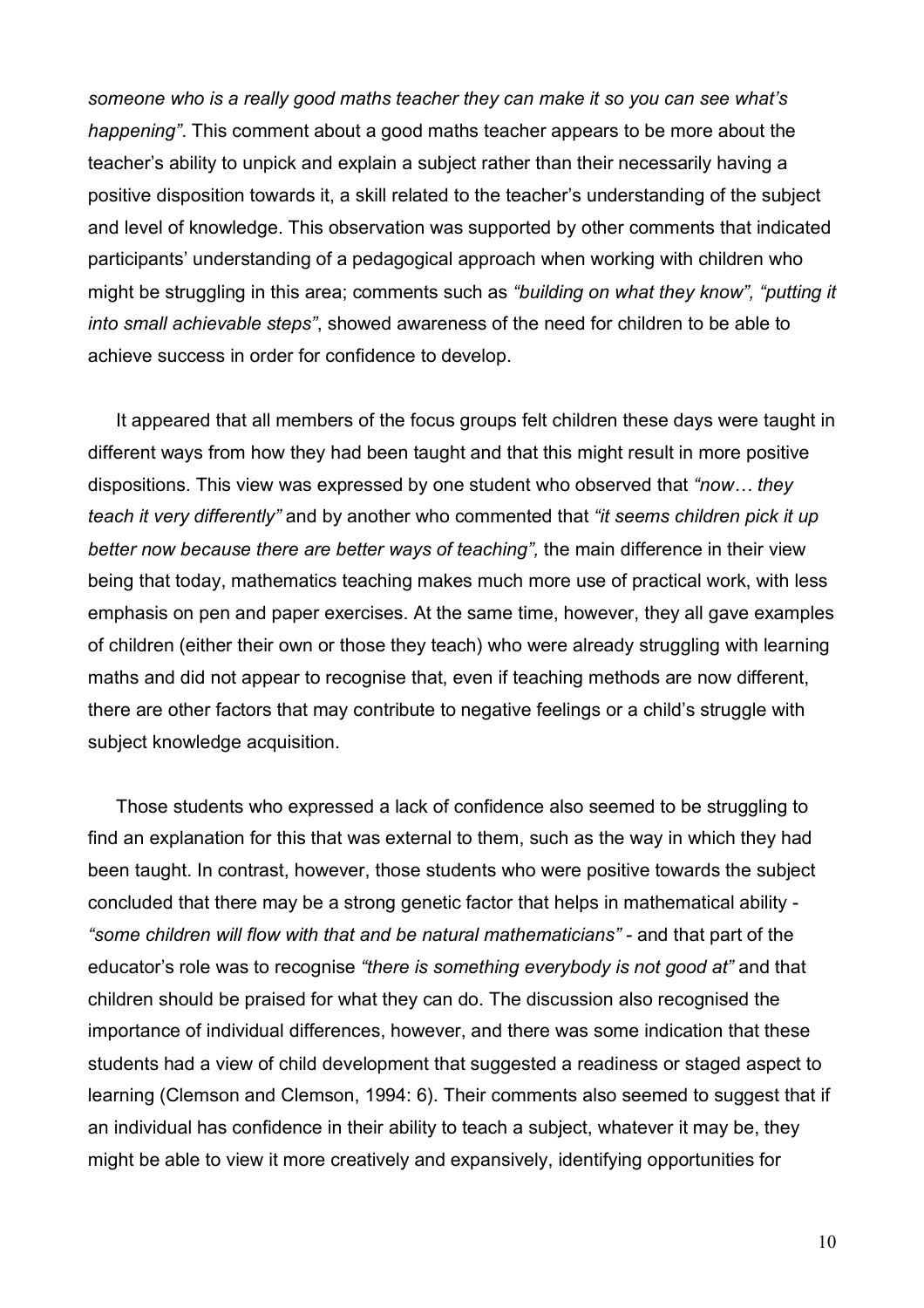learning all around them and thereby making it more easy for children to learn by embedding it not only across the curriculum and but in children's play.

In trying to examine whether there was any correlation between the way a practitioner views a subject and their ability to make effective provision for children's learning, the focus groups were encouraged to discuss and provide examples of how they supported children's learning and what they thought was necessary to enable children to learn. In doing so, students focused not only on their own practice but also that of the teachers some of them worked with. Both focus groups were explicit in their statements about the need for children to learn through play, although they were not necessarily able to explain this since they found it difficult to articulate concepts and skills, or ways of learning, that were not adult-directed. Some even classed the activities as play, although it would not fit the definition given by Bruce (1999: 39) who makes a distinction between adult-led tasks and spontaneous play that may be adult supported.

The process of supporting and providing for children's learning seemed to be more about providing opportunities that allow children an active approach to the task - *" if you give them something practical it actually means something doesn't it?" -* rather than seeing children's self-determined play as a vehicle through which a more experienced 'other' can support and develop mathematical skills (Nutbrown, 1999: 65; Bottle and Alfrey, 1999: 61). This reflected the findings of the SPEEL research (Moyles et al., 2002), which indicted that:

play was at the root of practitioners' thinking and principles but … adult involvement and engagement in children's play is not well understood or utilised as a vehicle for learning (2002: 131).

Thus there was little evidence of awareness of the potential for mathematical learning that might be occur in the context of child-initiated play, or the role that adults might play in supporting and extending this. This is a critical finding since so much of the good practice guidance for very young children talks about the balance between adult-directed and childinitiated activities and also about the vital role of the practitioner in establishing 'effective interaction' and 'sustained shared thinking' with children (Sylva et al., 2003; Aubrey et al., 2003: 93).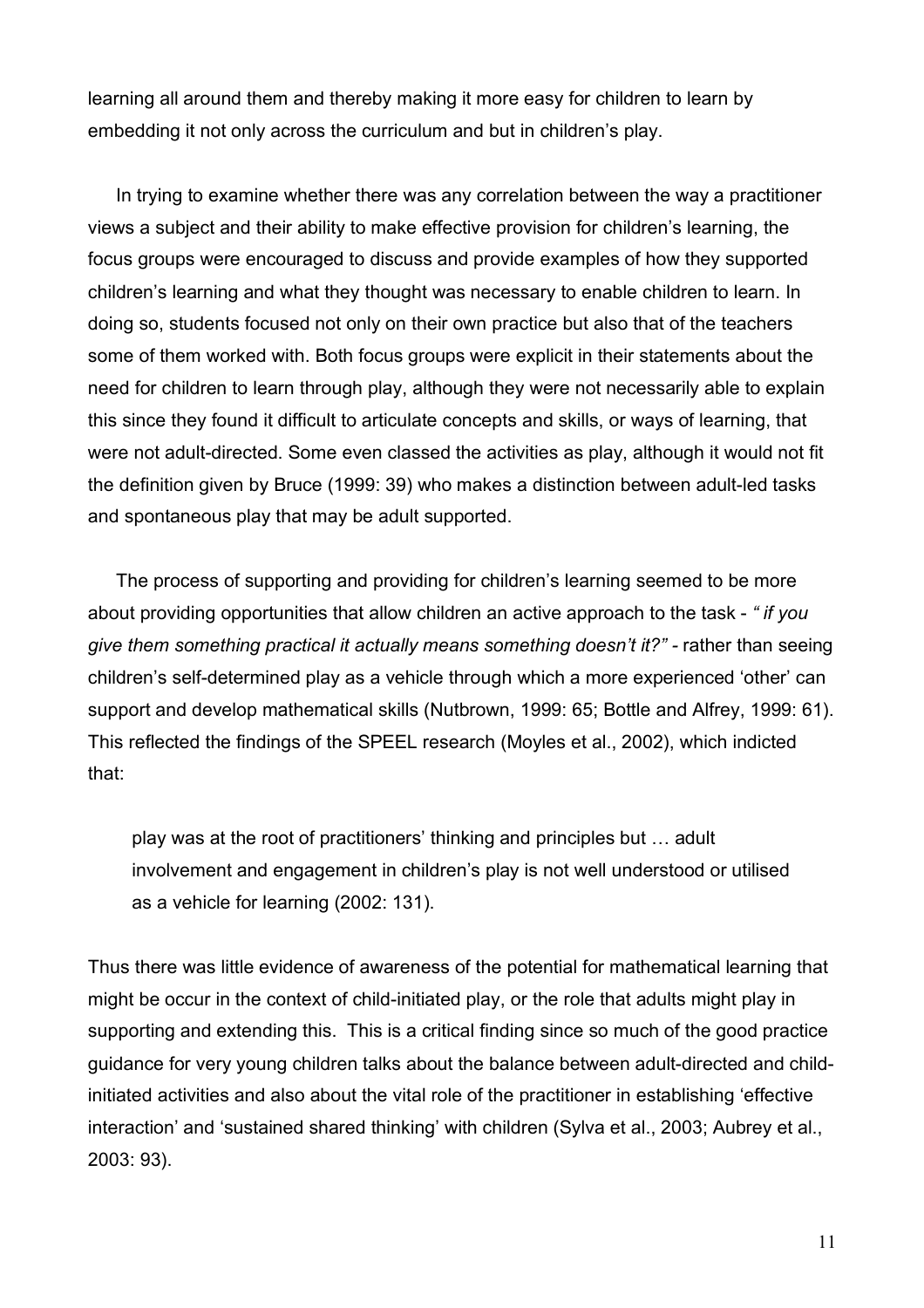Those working in pre-school settings recognised that there was plenty of opportunity for the learning of maths in all aspects of the daily routine, including greeting time, snack time, singing and planned small-group activities. However, the learning of numbers and counting was, almost without exception, given as the main example of this and it usually had a strong emphasis or value placed on children understanding the ordinal and cardinal value of numbers, which would support the direction in which the curriculum documents have developed (QCA, 2000, Gifford, 2004: 100) and would support the view that curriculum mathematics emphasises the functional or everyday aspects of the subject (Pound, 2006: 2).

Shape and measure were mentioned particularly in a discussion about terminology but no one talked about the importance of pattern (Pound, 2006) or symbolic representation (Worthington and Carruthers, 2003), both of which are identified in the literature as important aspects of developing mathematical ideas and understanding. Although it cannot be assumed that this is something that is missing from practitioners' ideas about concepts, it does perhaps offer an insight into what is uppermost in practitioners' minds when considering how to provide experiences for learning mathematics. Since there was no apparent difference between the focus groups in this respect, and the students who considered themselves confident did not demonstrate a greater breadth of approach to mathematical concepts, it may be important therefore to consider aspects of maths such as this, which are currently missing from their thinking, as areas requiring further practitioner development.

Responses in the focus groups from practitioners who work in schools also indicate a great reliance being placed on the teacher as the source of knowledge and understanding. This was true whether the participant felt confident in their subject knowledge or not. The comments seem to emphasis the role of the teacher as the transmitter of knowledge and the early years practitioner in this case as a facilitator of children's learning. It therefore supported the view of these early years practitioners working in school feeling they had a sufficient depth of subject knowledge to be effective in their role.

#### **Summary**

The data produced by this study have enabled consideration to be given to whether practitioners' dispositions towards mathematics might have an impact upon the provision of effective learning and teaching opportunities for young children. This examination of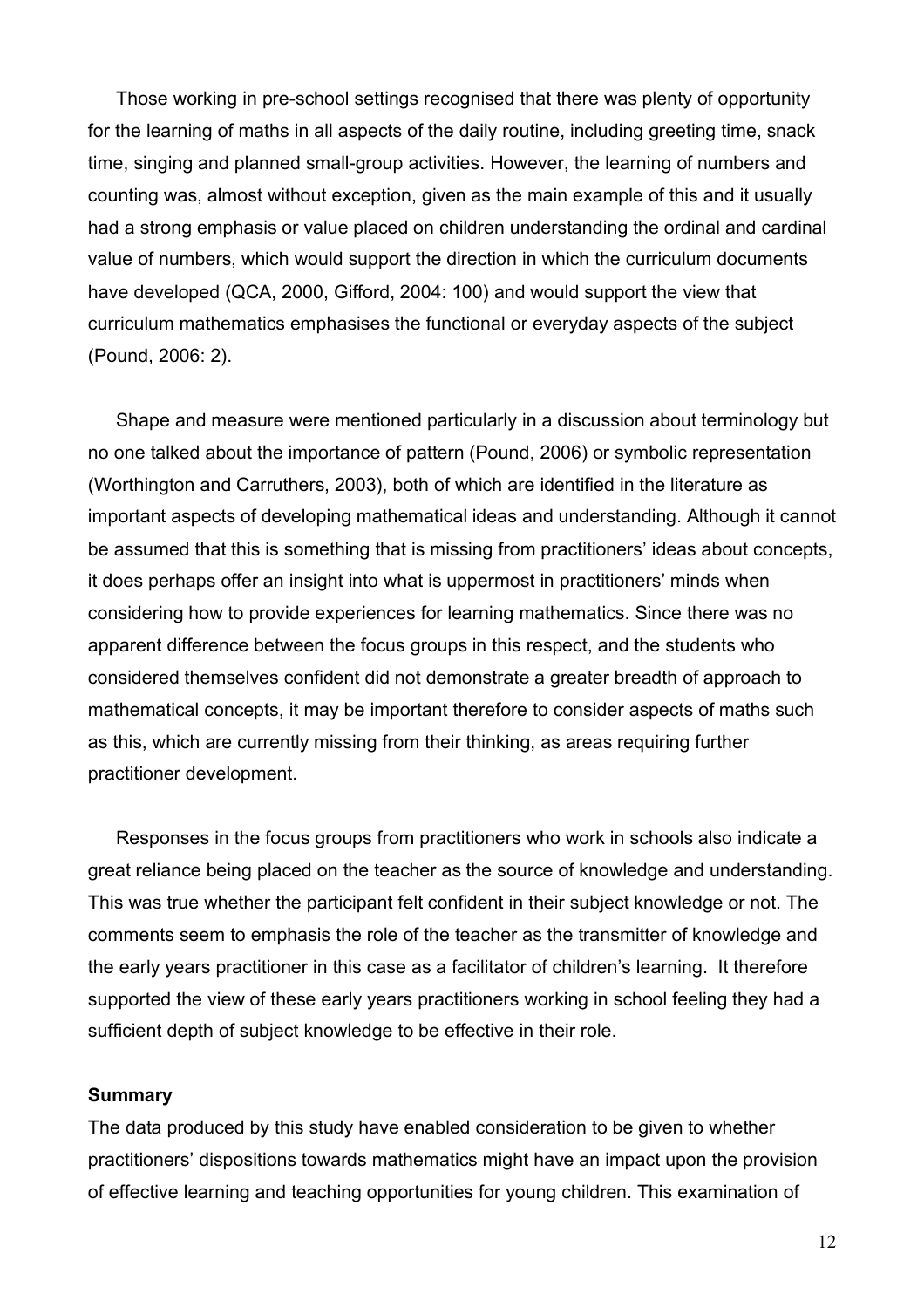practitioners' perceptions of their personal disposition to the subject suggests that they do not feel it affects their ability to support children's mathematical development; rather, they feel that understanding of pedagogy for young children is sufficient to develop effective practice. Although this would seem to contradict the literature, which emphasises how much children pick up in terms of values and attitudes from those around them (HMSO, 1989: 62; Pound, 2006: 5), it would suggest these early years practitioners feel they have the ability to be sensitive in their understanding of children and to embed appropriate activities into the daily routine, thereby creating a foundation for positive early maths experiences. In contrast to the literature, it would appear that for the respondents in this study, an awareness of their own lack of confidence meant they approached those children who struggled with more empathy and a desire to enable a positive experience to occur.

Discussion indicated that practitioners have a clear pedagogical understanding of how children should learn and that play is an essential part of that learning process; however, they were less confident at demonstrating how they supported children's mathematical development outside of adult-led activities, or how child-initiated play contributes to this area. While recognising that opportunities for learning mathematics could be all around, they focussed mainly on the children's early acquisition of numeracy and did not make use of examples of other underpinning mathematical knowledge.

The students were not confined to the pre-school setting but worked across a range of settings delivering both Foundation Stage Curriculum and Key Stage 1. They therefore had differing expectations in terms of their roles and responsibilities, and perhaps even different views of themselves in relation to planning for and teaching young children. Although this led to some interesting discussion about differences in practice, it does make it more difficult to generalise from these finings and further research might usefully focus specifically on the level of pre-school practitioners, where not only there is clearly a greater responsibility for curriculum implementation, and therefore an even greater requirement for good subject knowledge, but also there is usually no qualified teacher present on a daily basis.

These data also suggest that there are some variables in students' acquisition of mathematical dispositions that should be considered when developing continuing professional development (CPD) opportunities for potential Early Years Professionals,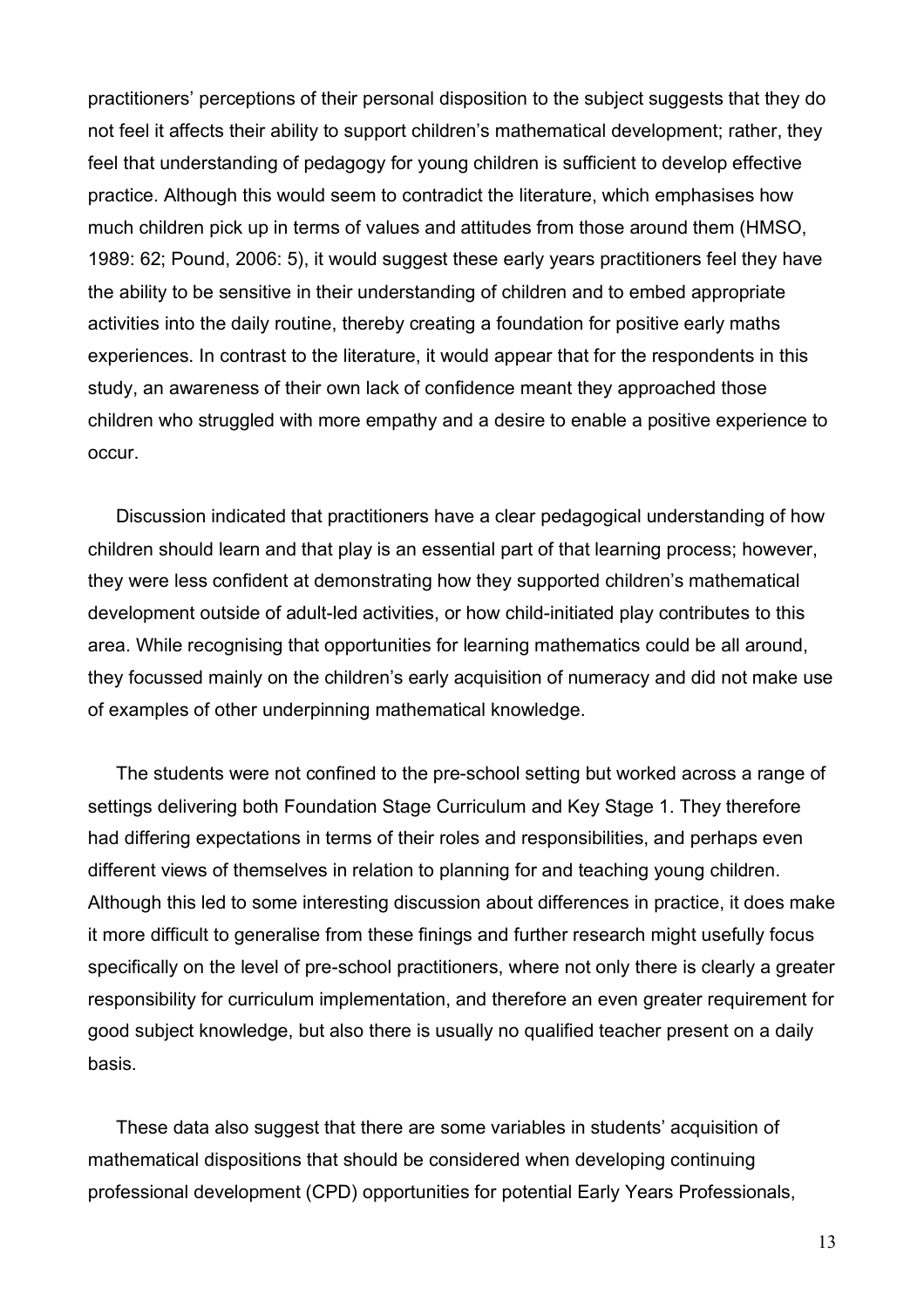since this small study suggests that the possession of a GCSE qualification in maths does not guarantee a confident mathematical practitioner. Although there was some evidence to suggest that early negative dispositions could be reversed by a subsequent positive experience, such as achieving a GCSE, or a practitioner's success in mastering the mathematics they needed for daily life, there are still significant numbers of practitioners with negative dispositions. Clearly the length of time many had worked in the sector was a significant contribution to feelings of confidence in how to approach children's learning, but these data suggest that strategies for the development of reflective practitioners should consider other factors that might help to overcome negative dispositions. Helping practitioners in this way might also provide opportunities for them to look at ways in which they can use this knowledge to support those children who may not find maths easy and who may therefore struggle to learn once they start school.

This findings of this study also suggest that there are aspects of subject knowledge that could helpfully be included in any syllabus developed for supporting CPD in early years practitioners, such as recognising the importance of issues of shape, measurement and pattern in the learning of mathematics, which were less obvious in discussion. There is also a need to ensure that pedagogy for mathematics considers and enables the practitioner to develop effective 'sustained shared thinking' (Gifford, 2004: 109) and discussion with individual children, not only during planned activities but in everyday opportunities for mathematical development that occur in a range of settings. In particular, fostering practitioners' ability to support children's mathematical development through child-initiated play is an important area for development. In addition, since the training that participants in this study had received apparently focused on providing activities for children's learning without considering in any depth the processes through which children develop mathematical understanding, this is also an important area for development.

In terms of further research there any obviously many issues emerging from this study that could be looked at in more depth and it would clearly be useful to explore practice as well as perceptions. In particular, the use of observation would add to the richness of the data gathered and would enable data to be triangulated, which was not possible given the methods used for this research. It would also be interesting to explore further the use of mathematical language between adults and children, since this appears to be a key element of effective learning and is also an area where there are divided views about what terms be used and how. A study of language and sustained shared thinking would also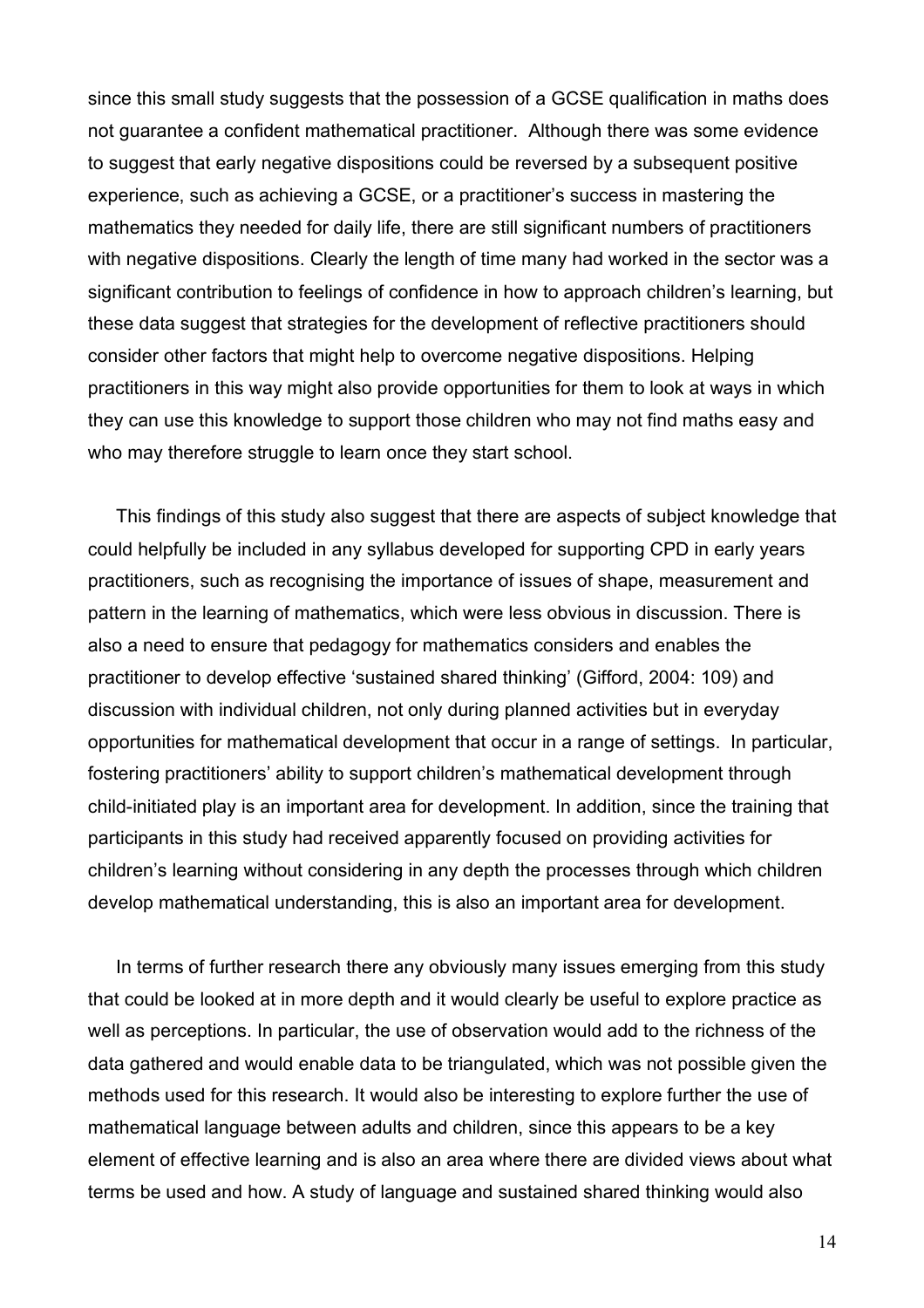help to understand the quality of interactions that are occurring between practitioners and children and reveal the extent to which, as this study suggested, the main focus of mathematical language and learning is on numeracy and, therefore, whether further work needs to be done on subject-knowledge development in other key mathematical areas. It would also help to understand how adults support children's mathematical development across the curriculum and not just in planned mathematical-based activities.

This findings of this study suggest that even though some early years practitioners may have a negative disposition towards mathematics, this can be overcome in later life though experiences of success. The establishment of effective pedagogy for early years learning seems to be a prime factor in encouraging confidence in practitioners, even in areas of subject knowledge they are not confident about at higher levels. However, it is imperative that those who are the trainers and educators of developing early years professionals should go beyond simply giving them subject knowledge by finding ways of helping them to become successful learners in all aspects of professional practice.

### **References**

Aubrey, C. (1997) *Mathematics Teaching in the Early Years. An Investigation of Teachers' Subject Knowledge*. London: Falmer Press.

Aubrey, C. Bottle, G. and Godfrey, R. (2003) 'Early Mathematics in the Home and Out-of-Home Contexts', *International Journal of Early Years Education*, 11 (2) 91- 103.

Bottle, G. and Alfrey, C. (1999) 'Making sense of early mathematics'. In T. David (ed) *Teaching Young Children.* London: Paul Chapman.

Bruce, T. (1999) 'In Praise of Inspired and Inspiring Teachers'. In L. Abbott (ed) *Early Education Reformed.* London: Routledge Falmer. < http://site.ebrary.com> (July 2006)

Buxton, L. (1981) *Do you panic about Maths? Coping with maths anxiety.* London: Heinemann.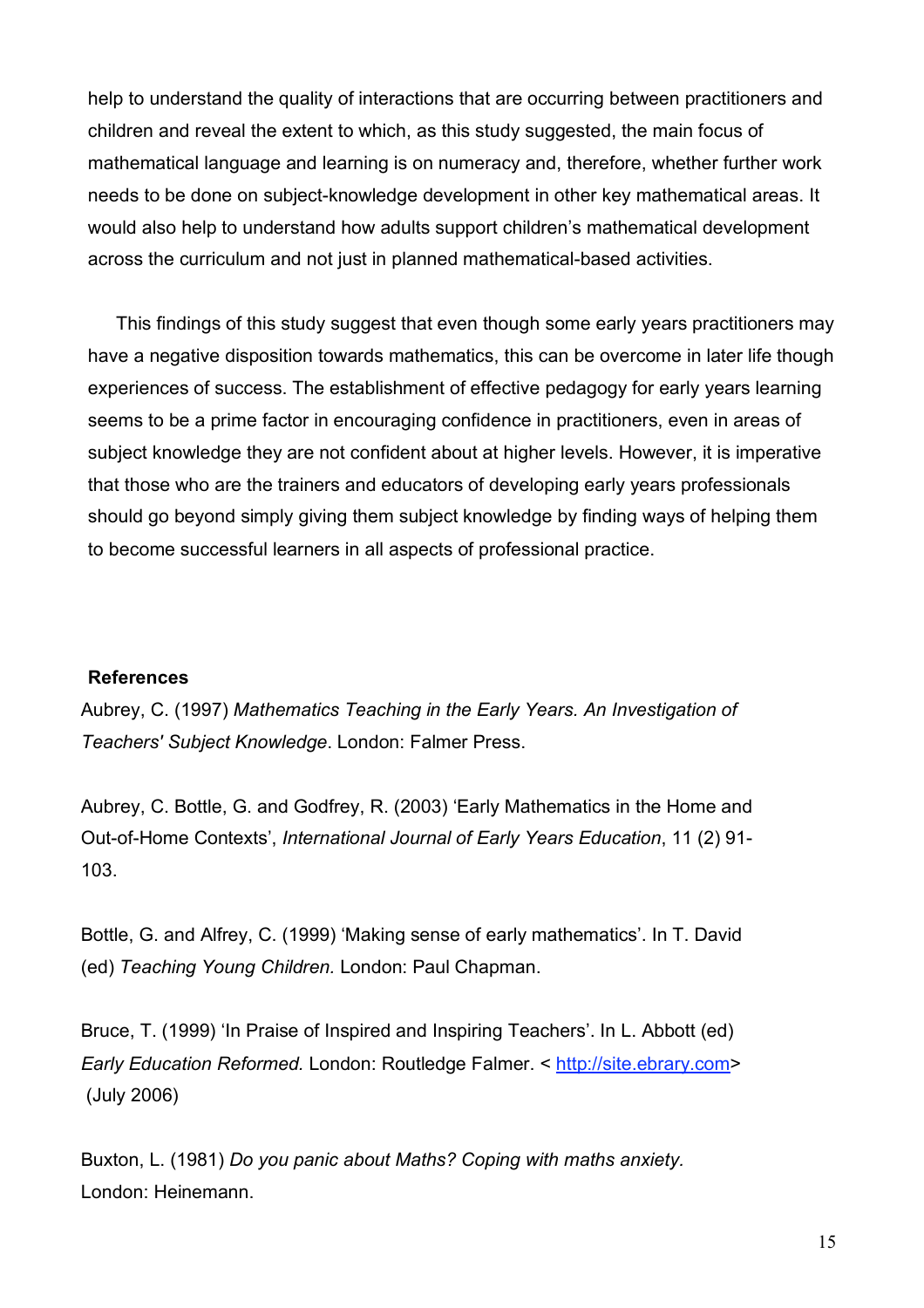Caddell, D. ( 2003) *Numeracy in the Early Years: What the Research Tells Us.* Scotland: Learning and Teaching Scotland.

Clemson, D. and Clemson, W (1994) *Mathematics in the early years*. London: Routledge.

Clough, P. and Nutbrown, C. (2002) *A Student's Guide to Methodology*. London: Sage.

Cohen, L. Manion, L. and Morrison, K. ( 2000) *Research Methods in Education*, (5th edn). London: Routledge Falmer.

CWDC (2006) *Early Years Professional Consultation* <http://www.cwdcouncil.org.uk/projects/eypprospectus.htm> ( accessed May 2006)

DfES (2006) *Renewed Primary Framework (Numeracy)* http://www.standards.dfes.gov.uk/primaryframeworks/mathematics/ (accessed October 2007)

DfES (2007) *The Early Years Foundation Stage* < http://www.standards.dfes.gov.uk/eyfs/> (accessed Oct 2007)

Evans, J. (2000) *Adults Mathematical Thinking and Emotions : A Study of Numerate Practice.* Florence KY: Taylor and Francis - retrieved from <http://site.ebray.com> (accessed July 2006)

Gifford, S. (2004) 'A new mathematics pedagogy for the early years: in search of principles for practice', *International Journal of Early Years Education,* 12 (2 ): 99- 115

Griffiths, R. (2005) 'Mathematics and Play'. In J Moyles (ed) *The Excellence of* Play (2<sup>nd</sup>). Maidenhead: OUP.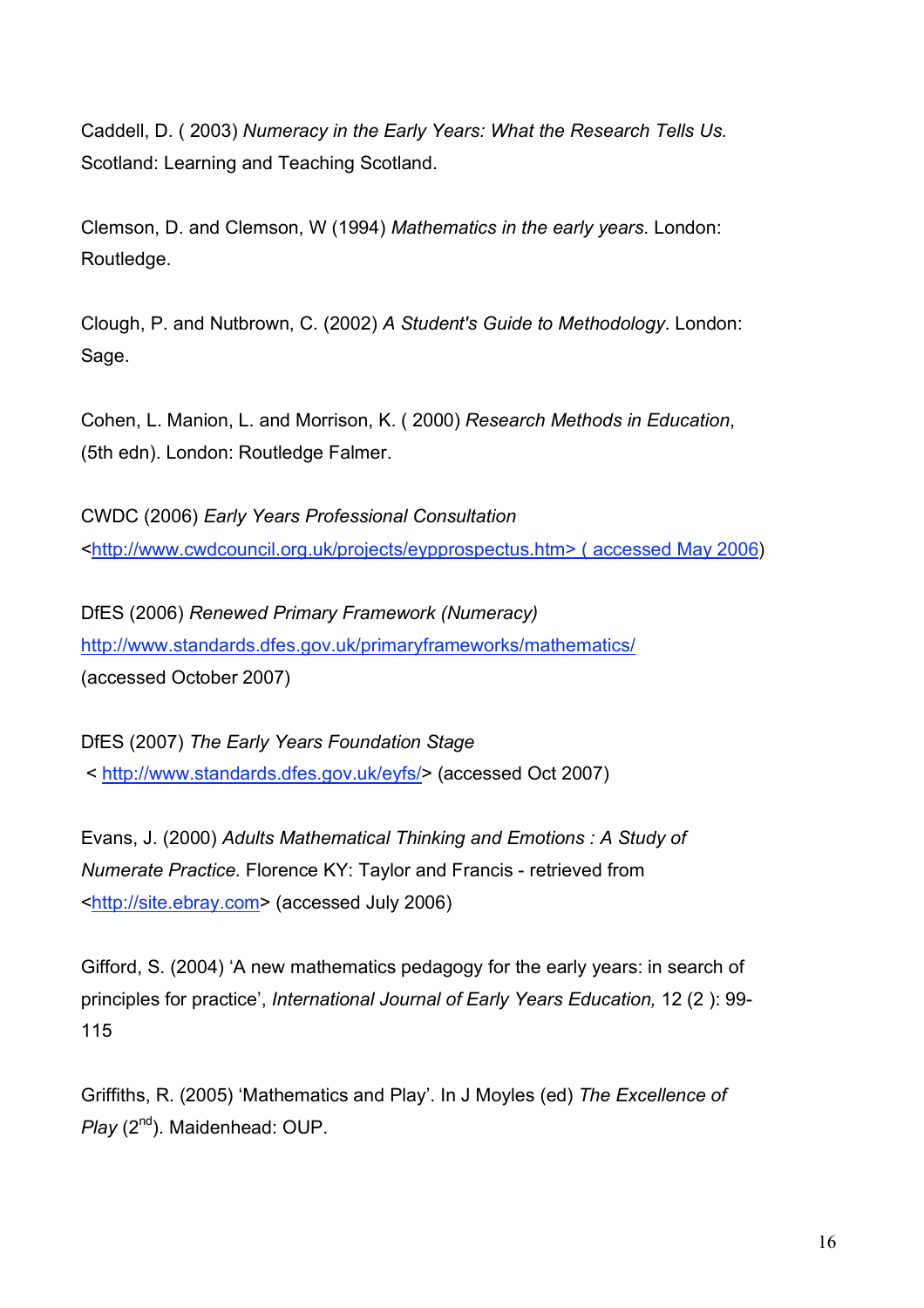Haylock, D. and Cockburn, A. (2003) *Understanding Mathematics in the Lower Primary Years. A guide for teachers of children 3-8* ( 2nd Ed) London: Paul Chapman.

HMSO (1989) *Aspects of Primary Education : the teaching and learning of Mathematics*. London: DES.

Hughes, P. (2001) 'Paradigms, method and knowledge'. In G. MacNaughton, S. Rolfe, and I. Siraj-Blatchford, (eds) *Doing Early Childhood research. International perspectives on Theory and Practice.* Maidenhead: OUP.

McInnes, K. ( 2002) 'What are the educational Experiences of 4-Year-Olds? A comparative study of 4-year-olds in nursery and reception settings'. In *Early Years,* 22 (2): 119-127.

Moyles, J., Adams, S. and Musgrove, A. ( 2002) *SPEEL Study of Pedagogical Effectiveness in Early Learning.* Norwich: DfES.

National Numeracy Strategy (2002) *Mathematical activities for the Foundation Stage*. London: National Numeracy Strategy.

Nutbrown, C. (1999) *Threads of thinking* ( $2<sup>nd</sup>$  edn). London: Paul Chapman.

Owen, A and Rousham, L (2003) 'Maths-is that a kind of game for grown ups? Understanding number in the early years'. In D Whitbread (ed) *Teaching and Learning in the Early Years* (2nd edn) London: Routledge Falmer

Pound, L. (2005) '3-5 years The Foundation Stage'. In L .Dryden, R. Forbes, P. Mukherj, and L. Pound ( eds) *Essential Early Years*. Abingdon: Hodder Arnold

Pound, L. (2006) *Supporting Mathematical Development in the Early Years* (2nd ed). Maidenhead: OUP.

QCA (2000) *Curriculum Guidance to the Foundation Stage.* London: QCA.